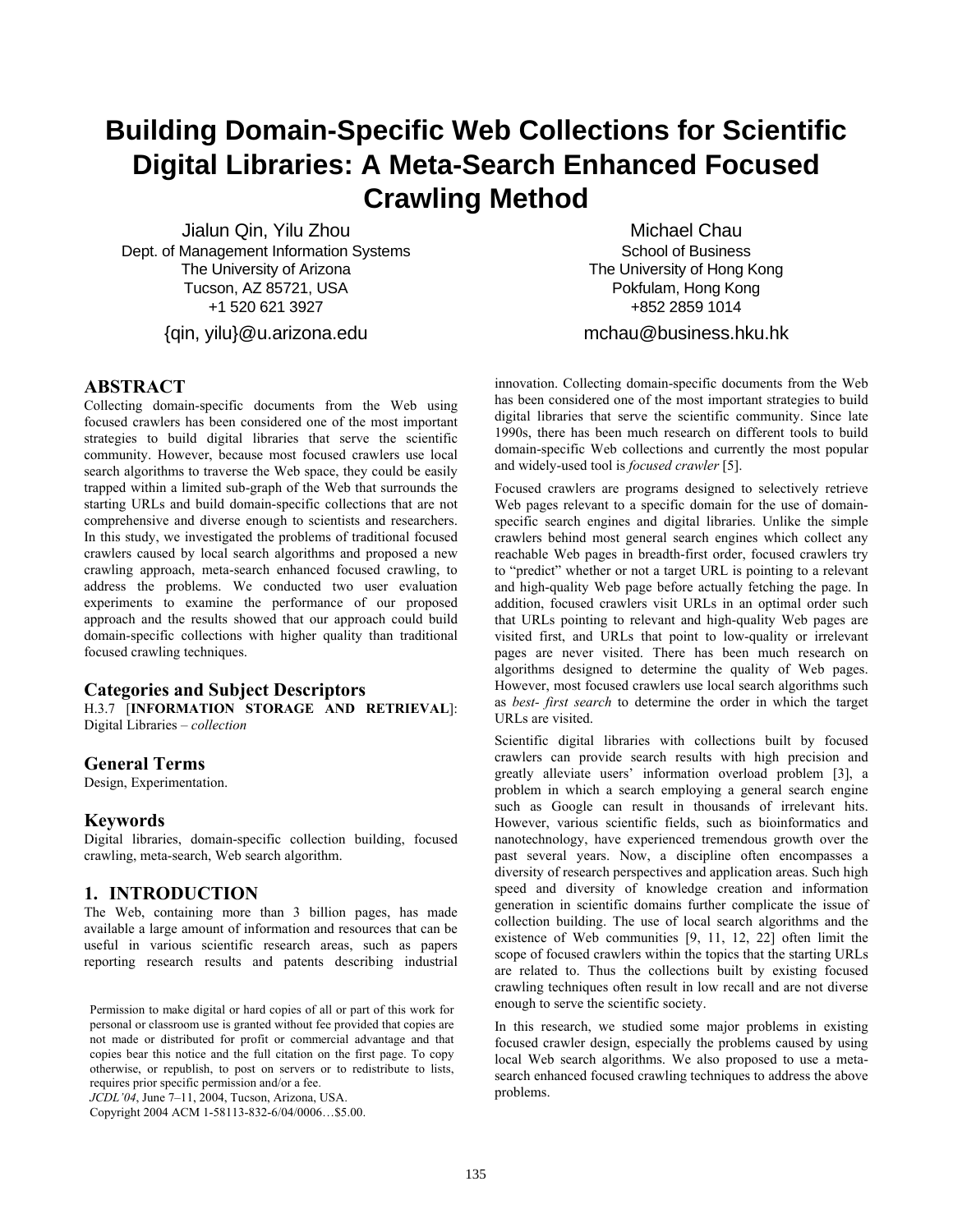The rest of the paper is structured as follows. Section 2 reviews related research on focused crawler techniques and their strengths and weaknesses. Section 3 describes our research questions. Section 4 describes our proposed domain-specific collection building approach. In Section 5, we discuss our evaluation methodology and present some experimental results. In Section 6 we discuss our conclusions and suggest some future directions.

# **2. LITERATURE REVIEW**

In this section, we review previous research on the algorithms used in focused crawlers, the limitations of focused crawlers, and the potential solutions to address these limitations.

## **2.1 Algorithms Used in Focused Crawlers**

Focused crawlers rely on two types of algorithms to keep the crawling scope within the desired domain. *Web analysis algorithms* are used to judge the relevance and quality of the Web pages pointed to by target URLs and *Web search algorithms* determine the optimal order in which the target URLs are visited.

## *2.1.1 Web Analysis Algorithms*

Many different Web analysis algorithms have been proposed in previous studies. In general, they can be categorized into two types: content-based Web analysis algorithms and link-based Web analysis algorithms. Content-based analysis algorithms analyze the actual HTML content of a Web page to obtain relevance information about the page itself. For example, key words or phrases can be extracted from the body text by using document indexing techniques to determine whether the page is relevant to a target domain. Web pages also can be compared to *Standard Documents* that are already known to be relevant to the target domain using the *Vector Space Model* [20]. The Vector Space Model has been used in many existing focused crawlers [1, 14, 19].

Previous studies have shown that the link structure of the Web represents a considerable amount of latent human annotation and offers some important information for analyzing the relevance and quality of Web pages [11]. For example, when there is a direct link from page *A* to page *B*, it often means that the author of page *A* recommends page *B* because of its relevant contents. Moreover, similarly to *Citation Analysis* in which frequently cited articles are considered to be more important, Web pages with more incoming links are often considered to be better than those with fewer incoming links. Co-citation is another concept borrowed from the citation analysis field that has been used in link-based analysis algorithms. Web pages are co-cited when they are linked to by the same set of parent Web pages and heavily cocited pages are often relevant to the same topic. Co-citation is particularly helpful in finding relevant pages in some domains where pages with similar contents avoid linking to each other (e.g., commercial domains where providers of similar online contents are competitors). The most popular link-based Web analysis algorithms include PageRank [4] and HITS [12].

## *2.1.2 Web Search Algorithms*

Web search algorithms are used in focused crawlers to determine an optimal order in which the URLs are visited. Many different search algorithms have been tested in focused crawling. Among them, *Breadth-first Search* and *Best-first Search* are the two most popular ones. Some other more advanced search algorithms, such as *Spreading Activation* [6] and *Genetic Algorithm* [8], also have been proposed in Web searching.

**Breadth-first search** is one of the simplest search algorithms used in Web crawling. It does not utilize heuristics in deciding which URL to visit next. All URLs in the current level will be visited in the order they are discovered before URLs in the next level are visited. Although breadth-first search does not differentiate Web pages of different quality or different topics, some researchers argued that breadth-first search also could be used to build domain-specific collections as long as only pages at most a fixed number of links away from the starting URLs or starting domains are collected (e.g., [18, 21]). This method assumes that pages near the starting URLs have a high chance of being relevant. However, after a large number of Web pages are fetched, breadth-first search starts to lose its focus and introduces a lot of noise into the final collection. Other researchers have tried to use breadth-first search and Web analysis algorithms together in focused crawling [10]. In their approach, Web pages are first fetched in a breadth-first order, and then irrelevant pages are filtered from the collection using a Web analysis algorithm. This method can avoid adding irrelevant pages into the final collection. However, since a lot of irrelevant pages are fetched and processed by Web analysis algorithms during the crawling process, this method suffers from low efficiency.

**Best-first search** is currently the most popular search algorithm used in focused crawlers [1, 10, 13, 14, 19]. In best-first search, URLs are not simply visited in the order they are discovered; instead, some heuristics (usually results from Web analysis algorithms) are used to rank the URLs in the crawling queue and those that are considered more promising to point to relevant pages are visited first. Non-promising URLs are put to the back of the queue where they rarely get a chance to be visited. Clearly, best-first search has advantages over breadth-first search because it "probes" only in directions where relevant pages locate and avoids visiting irrelevant pages. However, best-first search also has some problems. In [2], it has been pointed out that using bestfirst search the crawlers could miss many relevant pages and result in low recall of the final collection, because best-first search is a *Local Search Algorithm*. By local search algorithm, we mean that best-first search can only traverse the search space by probing neighbors of the nodes previously visited.

In addition to the most popular Web search algorithms, previous studies also introduced some more advanced search algorithms into the focused crawling domain. Chau and Chen [6] used a parallel search algorithm called *Spreading Activation Algorithm* in building domain-specific collections. In their algorithm, the Web is viewed as a Hopfield Net that is a single-layered, weighted neural network. Nodes (Web pages) are visited in parallel and activation relevance judgments from different sources are combined for each individual node until the relevance scores of nodes on the network reach a stable state (convergence). The advantage of this search algorithm is that content-based and link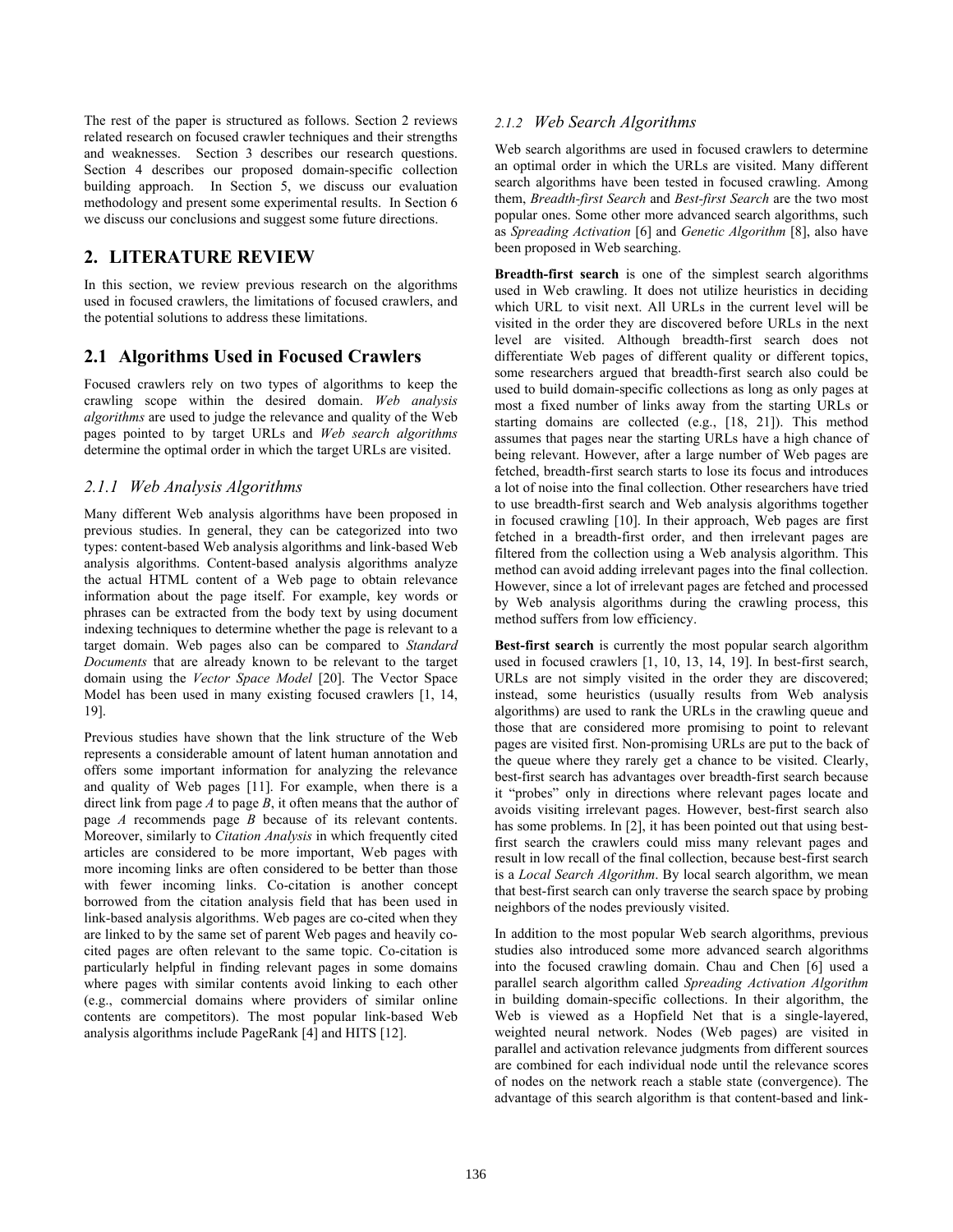based Web analysis algorithms can be effectively combined to avoid many shortcomings of using either one of them alone. Experiment results showed that crawlers using spreading activation algorithm can build domain-specific collections with higher precision and recall than crawlers using breadth-first search or best-first search algorithms. However, as spreading activation algorithm is also a local search algorithm, it shares the limitations of other local search algorithms.

## **2.2 Limitations of Focused Crawlers**

As reviewed above, most existing focused crawlers use local search algorithms in Web searching. While many domain-specific search engines and digital libraries have been built by using focused crawlers, the problems caused by local search have been largely overlooked.

Local search algorithms are algorithms that traverse the search space by visiting the neighbors of previously visited nodes. Using such local search algorithms, a focused crawler will miss a relevant page if there does not exist a chain of hyperlinks that connects one of the starting pages to that relevant page. Furthermore, unless the hyperlinks on the chain all point to relevant pages, the crawler will give up searching in this direction before it reaches the final target. Because of this limitation, crawlers using local search algorithms can only find relevant pages within a limited sub-graph of the Web that surrounds the starting URLs and any relevant pages outside this sub-graph will be ignored, a problem usually referred to as *being trapped with local optimal*.

The shortcomings of using local search algorithms become even more obvious after recent Web structural studies revealed the existence of *Web communities* [9, 11, 12, 22]. Researchers found that Web pages are naturally organized into different groups by special hyperlink structures. Inside such groups, called Web communities, the member pages are all relevant to the same topic of interest. To perform focused crawling is similar to fetching all and only those Web pages that belong to relevant Web communities. However, researchers have found that three structural properties of Web communities make local search algorithms not suitable for building collections for scientific digital libraries.

First, instead of directly linking to each other, many pages in the same Web community relate to each other through co-citation relationships [9, 22]. This is particularly true in the commercial domains where competition is involved. For example, major news agency Websites all provide similar types of information, but they almost never include hyperlinks pointing to each other. In this case, focused crawlers could miss some relevant pages even though they are in the same relevant Web community as the starting URLs.

Figure 1 illustrates the problem described above. As shown in the figure, starting with relevant page, *P1*, a focused crawler is supposed to fetch all the pages in a relevant Web community, *C1*. However, because relevant pages *P5* and *P6* are related to *P1* through co-citation relationships only, these two relevant pages, and all the relevant pages linked to by them, would be missed by the focused crawler.



#### **Figure 1: Relevant pages with co-citation relationships missed by focused crawlers**

Second, Web pages relevant to the same domain could be separated into different Web communities by irrelevant pages. Through a study of 500,000 Web pages, Bergmark [2] found that most pages that are relevant to the same target domain are separated from at least 1, to a maximum of 12, irrelevant pages. The number of irrelevant pages between two relevant ones commonly is 5. Kumar et al. [15, 16] reported that they identified more than 100,000 distinct Web communities from a large snapshot of the Web, many of them relevant to similar topics. Because focused crawlers using local search algorithms will give up searching when they encounter irrelevant pages, they will not be able to explore relevant Web communities which are separated from the initial communities containing the starting URLs. This problem is illustrated in Figure 2.



**community** 

Third, researchers found that sometimes when there are some links between Web pages belonging to two relevant Web communities, these links may all point from the pages of one community to those of the other, with none of them pointing in the reverse direction [22]. For example, consider two Web communities, *F* and *T*, which are relevant to basketball games. Community *F* contains basketball fan club pages and community *T* contains basketball team official Web pages. Intuitively, pages in *F* will contain links pointing to pages in both *F* and *T*. However, pages in *T* may only contain links pointing to other pages in *T*, but no links pointing to pages in *F*. In this case, if the starting URL was in *F*, then relevant pages in *T* could still be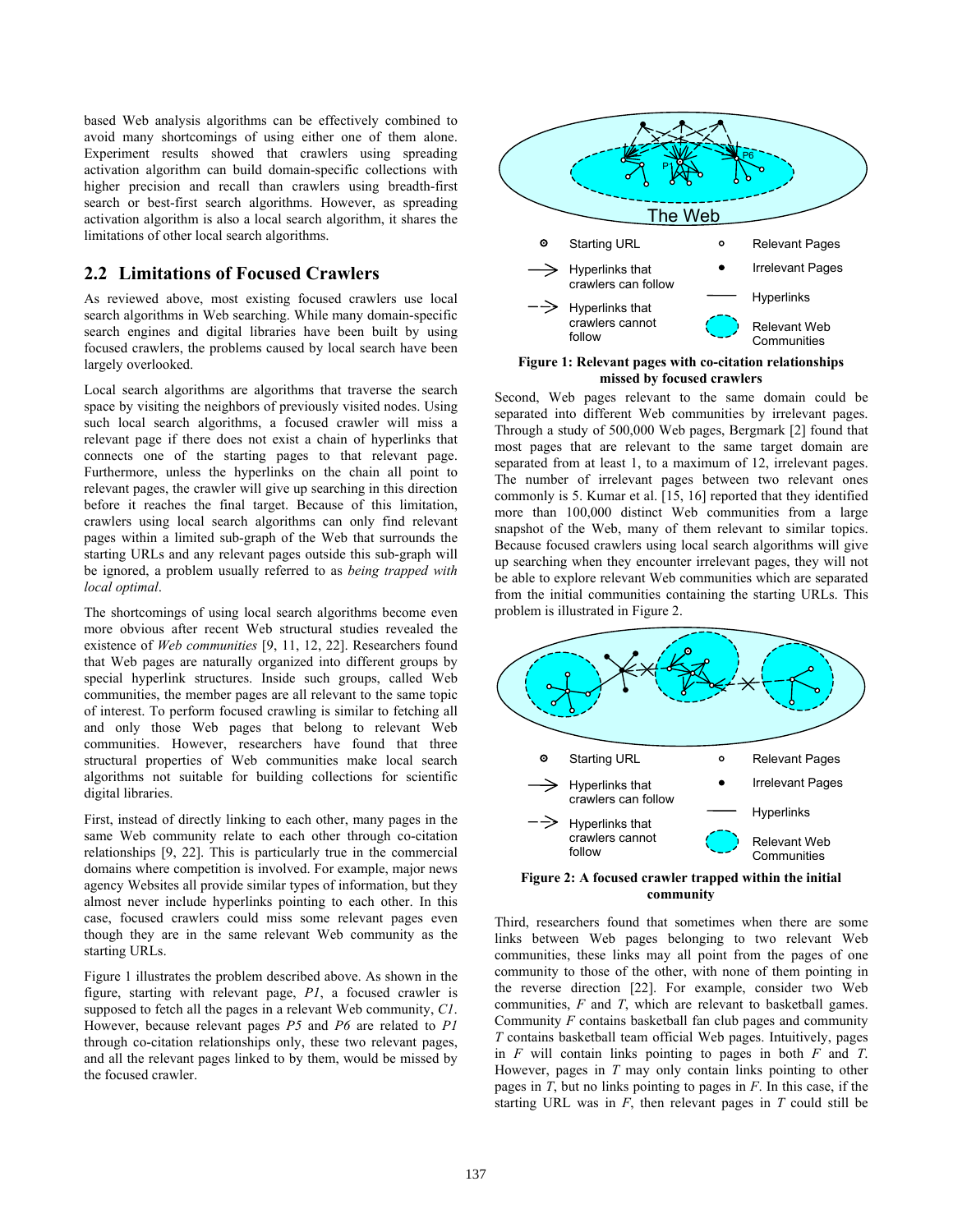fetched by a focused crawler using local search algorithms. But if the starting URL was in  $T$ , then relevant pages in  $F$  would be missed.

## **2.3 Potential Solutions**

As most previous focused crawling studies used local search algorithms, researchers have suggested several strategies to alleviate the problems of local search.

One of the simplest strategies is to use more starting URLs. The assumption is that the more starting URLs one uses in the crawling process, the more comprehensive the final collection will be. However, composing a list of high-quality starting URLs is an expensive and time-consuming task. Also, considering the tremendous size of the Web, the effect of increasing the number of starting URLs could be very limited.

Bergmark [2] proposed to use *Tunneling* technique to address the problems of local search. Tunneling is a heuristic-based method that solves simple global optimization problem. In the focused crawling scenario, a focused crawler using Tunneling will not give up probing a direction immediately after it encounters an irrelevant page. Instead, it continues searching in that direction for a pre-set number of steps. This allows the focused crawler to travel from one relevant Web community to another when the gap (number of irrelevant pages) between them is within a limit. Experiment results showed that focused crawlers using Tunneling can find more relevant pages than those without Tunneling. However, this method cannot completely solve the problem as it does not change the local search nature of focused crawling. Furthermore, Tunneling may introduce noise into the collection and lower efficiency by forcing the crawler to visit irrelevant pages.

Outside the focused crawling domain, some research has provided insights into addressing the problems caused by local search. In their famous study on the size of the Web, Lawrence and Giles [17] found that the overlap between the search indexes of major search engines is actually very small and the combined top results from multiple search engines have high coverage over the Web. They suggested that anyone seeking comprehensive and diverse information about a topic should meta-search multiple search engines and get the combined top results. Although it has not been tested in building domain-specific collections, we believe that meta-searching multiple search engines could be integrated into focused crawling as a potential solution to the problems caused by local search.

## **3. RESEARCH QUESTION**

As mentioned above, most existing focused crawling techniques have difficulty building comprehensive domain-specific collections for scientific digital libraries because they adopted local search algorithms such as best-first search. Several methods have been suggested to alleviate the problem of local search to some extent, but they have not fully addressed the problem. A promising algorithm to address the problem, meta-search, has not been used in focused crawlers before. Thus, in this study, we pose the following research question: How can meta-search be used in focused crawling to build domain-specific collections for scientific digital libraries with higher quality, in terms of precision and recall, when compared with traditional crawling techniques?

The remainder of the paper presents our work in studying this question.

## **4. PROPOSED APPROACH**

To build collections for scientific digital libraries with both high precision and high recall, we propose to use a meta-search enhanced focused crawling approach to address the problems of traditional focused crawling.



#### **Figure 3: The Meta-search Enhanced Focused Crawling Method**

Figure 3 illustrates the idea of the meta-search enhanced focused crawling method. Similarly to traditional focused crawlers, our crawler starts with a set of starting URLs and fetches relevant pages back based on the content- and link-based analysis results. Outgoing links in the relevant pages are extracted and put into the URL queue. At the same time, a meta-searching component keeps drawing queries from a domain-specific lexicon, retrieving diverse and relevant URLs by querying multiple search engines, and combining their top results. Given the fact that the search indexes of different major search engines have little overlap and their combination covers a very large portion of the Web, it is highly likely that the meta-search component retrieves diverse URLs from many different relevant Web communities. These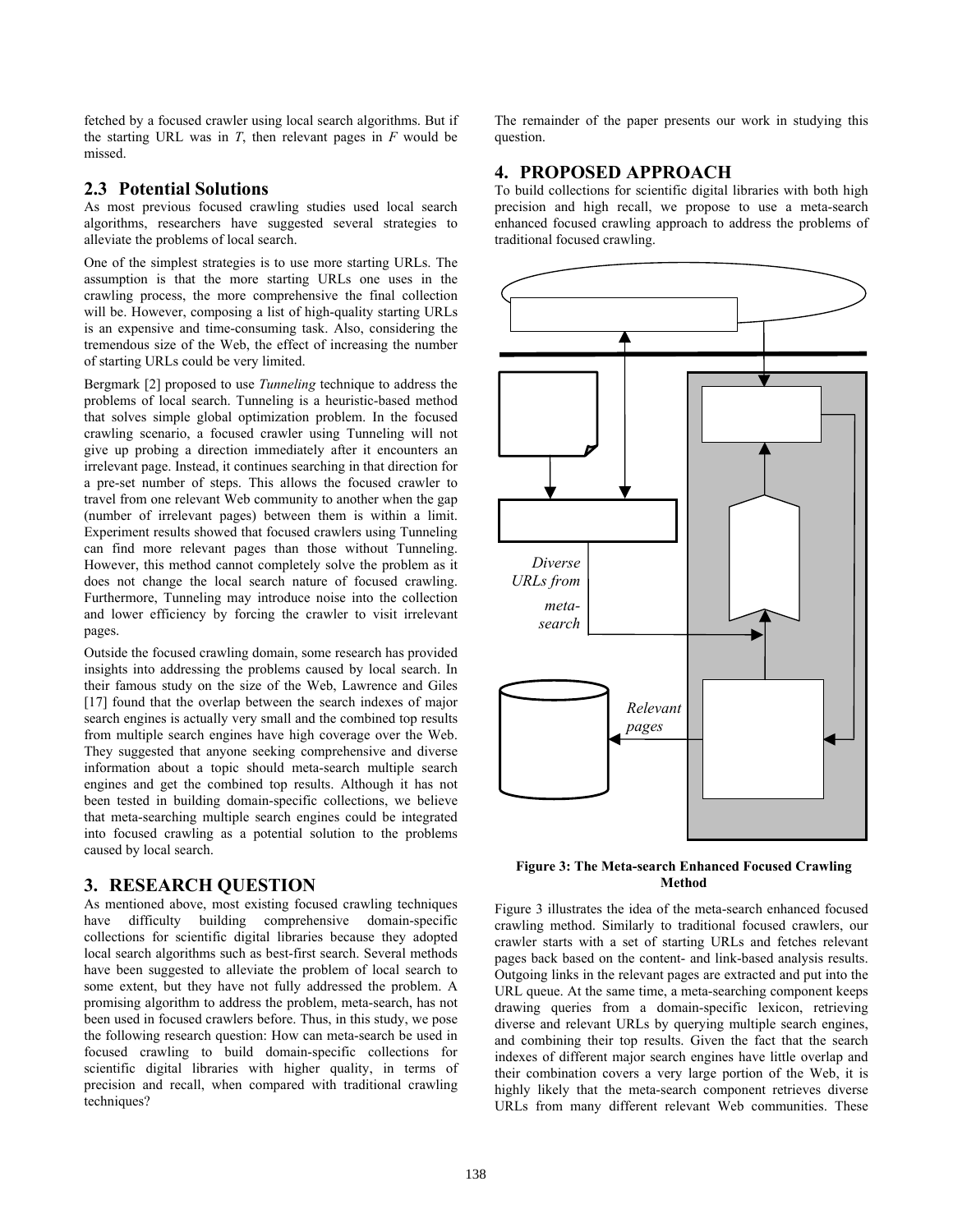diverse URLs are then added into the URL queue such that new communities on the Web could be explored by the crawler. Furthermore, as major search engines often include highly cocited URLs in their search results [4], the meta-searching can make the exploration of individual relevant communities more comprehensive by adding those co-cited URLs into the collection. This combination of meta-searching and focused crawling provides both diversity and relevance for our collection.

Compared to a previously suggested approach which used more starting URLs, the proposed meta-search enhanced approach has advantages. In the proposed approach, only a list of domainspecific queries is required; this is much easier to compose than a list of high-quality starting URLs. Furthermore, the list of domain-specific queries can be updated by adding frequently used queries found in the domain-specific search engine's search log. This will not only make the collection building process easier but also allow the final collection to address the users' information needs more effectively.

The proposed approach also shows advantages over the Tunneling technique. Tunneling technique extends the reach of focused crawlers without changing their local search nature. Tunneling also introduces noise into the collection by forcing the focused crawlers to visit irrelevant pages. By retrieving and combining diverse URLs from multiple search engines, the meta-searching allows the proposed crawler to find new relevant Web communities without any distance limit and does not introduce noise into the collection.

## **5. EVALUATION**

In order to examine the performance of our proposed crawling approach, it was implemented as the backend crawler of a Nanoscale Science and Engineering (NSE) domain-specific Web portal called NanoPort [7]. The speed and scope of NSE development make it urgent for researchers to get timely and high-quality NSE-related information from a domain-specific digital library. The NSE domain also encompasses a diversity of research perspectives and application areas such as nanoscale physics, nanoscale medicine, and nanoscale electronics, which makes comprehensiveness a very important issue in building such a NSE domain-specific digital library. It is thus an ideal domain for testing our proposed meta-search enhanced crawling approach.

Two user evaluation experiments were conducted to evaluate and compare our approach to other existing approaches. In the first experiment, we asked domain experts to judge and compare the precision of the search results from NanoPort to those from two other commercial search engines: Google and NanoSpot (www.nanospot.org). To gain further insights into how the metasearch enhancement could help a focused crawler improve the collection quality, we conducted a second user evaluation experiment in which we built a collection for NanoPort by using traditional focused crawlers and compared the results from this collection to those from the collection built by the meta-search enhanced focused crawler.

Based on our research questions, we aimed to test the following hypotheses:

- H1: When compared to Google and NanoSpot, the retrieval results from NanoPort are of higher precision.
- H2: When compared to the collection built by a traditional focused crawler, the retrieval results from the collection built

by a meta-search enhanced focused crawler are of higher precision.

# **5.1 User Evaluation Experiment 1**

## *5.1.1 Experiment Design*

In our first user evaluation experiment, we let domain experts judge and compare the search results from NanoPort to those from two benchmark systems: Google and NanoSpot. We chose these two benchmark systems because Google is currently known as the best general search engine and NanoSpot is currently one of the best NSE domain-specific search engines. The collection of NanoPort was built by a meta-search enhanced focused crawler with 137 expert-selected starting URLs and 387 expert-defined NES-related queries. The final collection contains 996,028 pages and about 1/3 of the pages were obtained through meta-search. Three senior Ph.D. students with NSE-related training were recruited as our domain experts and they provided 22 NSE-related queries of interest to them. The top 20 results for these 22 queries were retrieved from NanoPort and the other two benchmark systems. Then experts were asked to judge whether or not the result pages were relevant to the queries. Then the major measure used to compare the three systems was defined as:

 $Precision = Total number of relevant pages in the results$ Total number of result pages

## *5.1.2 Experimental Results*

The results on precision are summarized in Table 1. The NanoPort system had a precision of 50.23%, compared with 42.73% and 36.36% obtained by Google and NanoSpot respectively.

**Table 1. Results of the First User Evaluation Experiment** 

|                 | # of relevant<br>results | Total # of<br>results | <b>Precision</b> |
|-----------------|--------------------------|-----------------------|------------------|
| <b>NanoPort</b> | 22.1                     |                       | 50.23%           |
| Google          | 188                      | 440                   | 42.73%           |
| NanoSpot        | 160                      |                       | 36.36%           |

The *t*-test results showed that the NanoPort system achieved a significantly higher precision than both Google and NanoSpot (*p*values are 0.036 and 0.019 respectively) and H1 was supported. While Google achieved a higher precision than NanoSpot in the experiment, the difference was not significant ( $p$ -value = 0.11).

# **5.2 User Evaluation Experiment 2**

#### *5.2.1 Experiment Design*

To gain further insights into how the meta-search could help the crawlers improve the quality of the collection, we conducted a second user evaluation experiment to directly compare the metasearch enhanced focused crawler to a traditional focused crawler. We disabled the meta-search component in our crawler such that it would behave exactly like a traditional focused crawler. Then this focused crawler was used to build a new collection for NanoPort using the same set of 137 starting URLs as those used in experiment 1. This new collection contains 997,632 pages, roughly the same size as the one built by the meta-search enhanced crawler. Two senior Ph.D. candidates with NSE-related training were recruited as our domain experts and each of them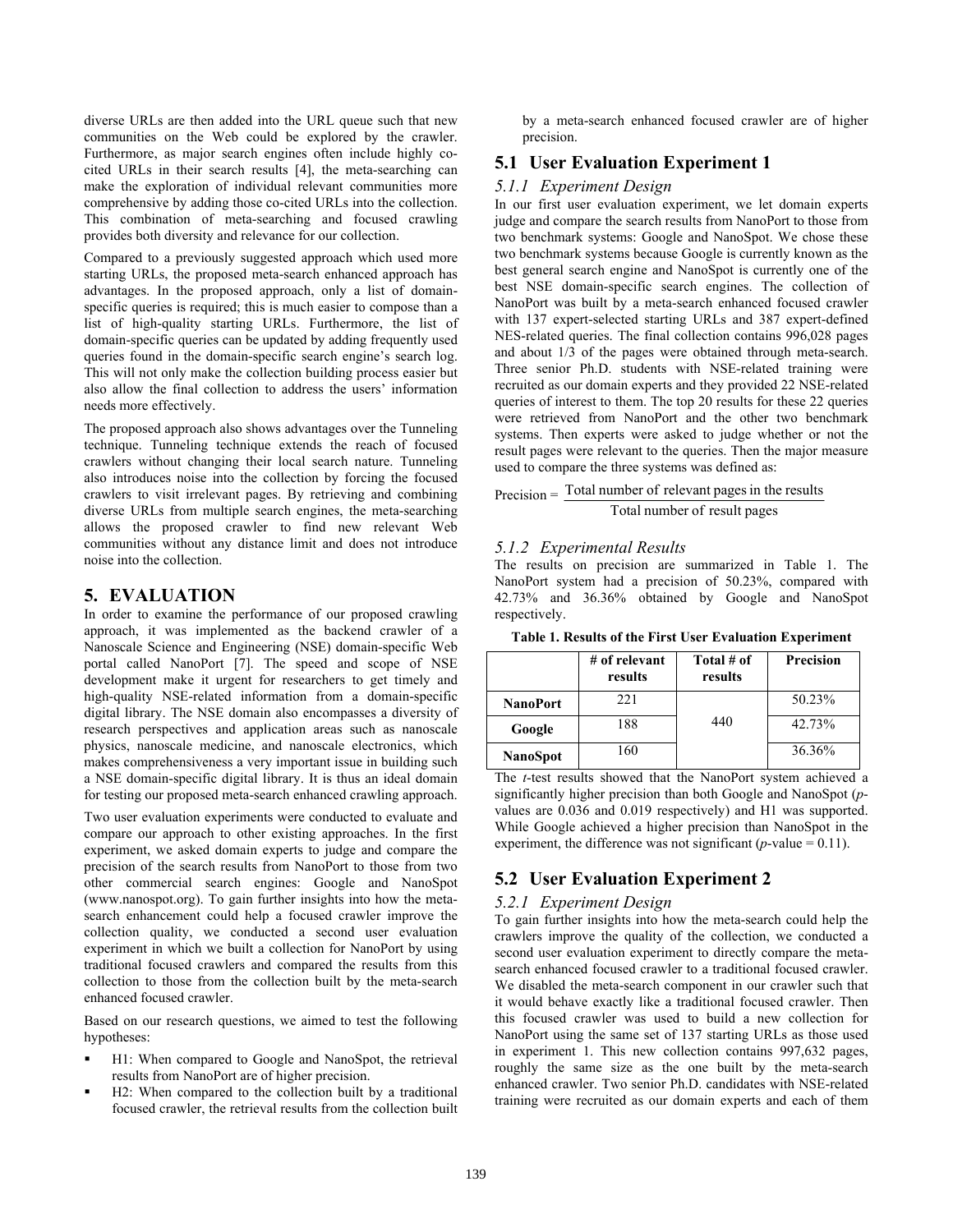provided 5 NSE-related queries of interest to them. The top 10 results for these 10 queries were retrieved from the two collections using the same retrieval procedure. Then the experts were asked to give each of the result pages a relevance assessment score in the range of 1 to 4, where 4 meant most relevant. Then the average relevance scores of the results from the collections were compared.

#### *5.2.2 Experimental Results*

The results from the collection built by the meta-search enhanced focused crawler achieved an average relevance score of 2.77, significantly higher than the score of 2.51 obtained by the results from the collection built by the crawler without meta-search and H2 was supported (*p*-value < 0.00001). Furthermore, among the total 100 results from the collection built by the meta-search enhanced crawler, 26 were obtained through meta-search and these achieved significantly higher relevance scores (average 3.22) than the rest of the results did (average 2.61) ( $p$ -value = 0.000103). In general, the results of the user evaluation suggest that meta-search helped improve the quality of the collection.

# **6. CONCLUSION AND FUTURE DIRECTIONS**

As scientific research domains and the Web are fast evolving, it is difficult to build Web collections with both high precision and high diversity by using traditional focused crawlers. In this research, we proposed a new domain-specific collection building approach, the meta-search enhanced focused crawling, to address the limitations of traditional approaches. We also conducted two experiments to evaluate our proposed approach and got some encouraging results. Our first experiment showed that an NSE domain-specific Web portal built by the proposed approach, NanoPort could provide results with higher precision than benchmarking search engines Google and NanoSpot. Furthermore, our second experiment showed the meta-search component could help crawlers improve the quality of the collections.

Our future work will be carried out in several directions. First, we plan to conduct more experiments in different scientific domains to further validate our approach. We will also investigate other measures that can be used to represent the comprehensiveness of Web collections to make our experiments more meaningful. We will also explore other potential solutions to address the limitations of focused crawling such as integrating global search algorithms into focused crawlers.

#### **ACKNOWLEDGMENTS**

This research has been supported in part by the following grants:

- NSF Digital Library Initiative-2 (PI: H. Chen), "Highperformance Digital Library Systems: From Information Retrieval to Knowledge Management," IIS-9817473, April 1999 – March 2002;
- NSF/NSE/SGER, "NanoPort: Intelligent Web Searching for Nanoscale Science and Engineering," CTS-0204375, February 2002 – November 2002.

We would like to thank Dr. Mihail Roco and Dr. Steve Goldstein of NSF for their support and advices throughout the project. We would also like to thank the AI Lab team members who developed the AI Lab SpidersRUs toolkit and the Meta-Searching

Toolkit. Finally, we also want to thank the domain experts who took part in the evaluation study.

#### **REFERENCES**

- [1] Bergmark, D. (2002a). "Collection Synthesis," in *Proc. of Joint Conference on Digital Libraries 2002,* Portland, Oregon, USA.
- [2] Bergmark, D., Lagoze, C. and Sbityakov, A. (2002b). "Focused Crawls, Tunneling, and Digital Libraries", in Proc. of the 6th European Conference on Digital Libraries, Rome, Italy.
- [3] Bowman, C., Danzig, P., Manber, U. and Schwartz, M. (1994). "Scalable Internet Resource Discovery: Research Problems and Approaches," *Communications of the ACM*, 37(8), 98-107.
- [4] Brin, S. and Page, L. (1998). *"*The Anatomy of a Large-Scale Hypertextual Web Search Engine," *Computer Networks and ISDN Systems*, 30(1–7).
- [5] Chakrabarti, S., van den Berg, M. and Dom, B. (1999). "Focused crawling: a new approach to topic-specific Web resource discovery," in *Proc. of the 8th International World Wide Web Conference*, Toronto, Canada.
- [6] Chau, M. and Chen, H. (2003). "Comparison of Three Vertical Search Spiders," *IEEE Computer*, 36(5), 56-62.
- [7] Chau, M., Chen, H., Qin, J., Zhou, Y., Sung, W., Chen, Y., Qin, Y., McDonald, D., Lally, A. M. and Landon, M. (2002). "NanoPort: a web portal for nanoscale science and technology" in *Proc. of Joint Conference on Digital Libraries 2002,* Portland, Oregon, USA.
- [8] Chen, H., Chung, Y., Ramsey, M. and Yang, C. (1998). "A Smart Itsy-Bitsy Spider for the Web," *JASIS*, 49(7), 604-618.
- [9] Dean, J. and Henzinger, M. R. (1999). "Finding Related Pages in the World Wide Web," in *Proc. of the 8th International World Wide Web Conference*, Toronto, Canada.
- [10] Flake, G. W., Lawrence, S. and Giles, C. (2000). "Efficient Identification of Web Communities," in *Proc. of the 6th ACM SIGKDD International Conference on Knowledge Discovery and Data Mining*, Boston, Massachusetts, USA.
- [11] Gibson, D., Kleinberg, J. and Raghavan, P. (1998). "Inferring Web Communities from Link Topology," in *Proc. of the 9th ACM Conference on Hypertext and Hypermedia*, Pittsburgh, Pennsylvania, USA.
- [12] Kleinberg, J. M. (1998). "Authoritative Sources in a Hyperlinked Environment," in *Proc. of the ACM-SIAM Symposium on Discrete Algorithms*, San Francisco, California, USA.
- [13] Kleinberg, J. M., Kumer, R., Raghavan P., Rajagopalan, S. and Tomkins, A. (1999). "The Web as a Graph: Measurements, Models, and Methods," in *Proc. of the 5th International Computing and Combinatorics Conference*, Tokyo, Japan.